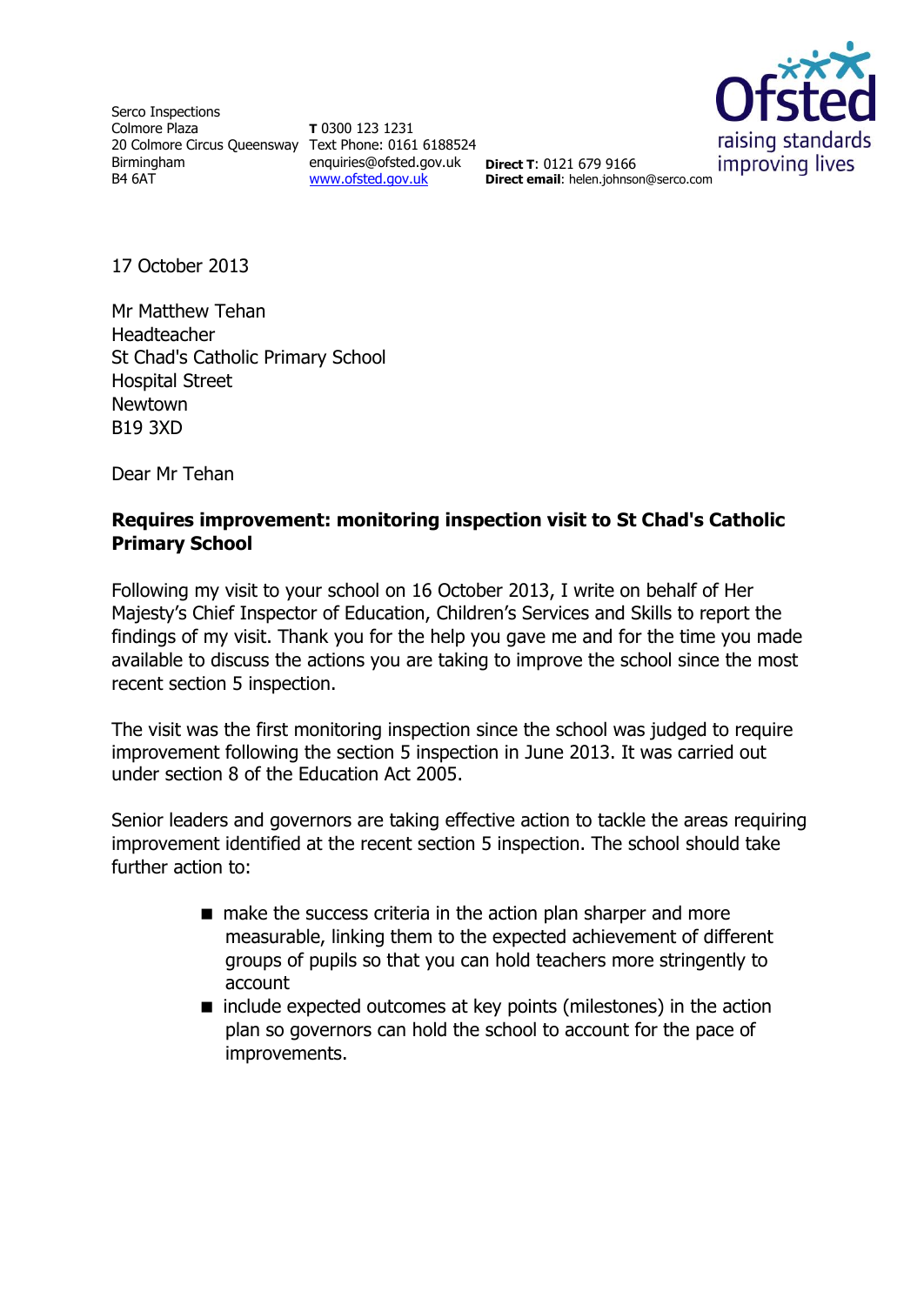

# **Evidence**

During the visit, meetings were held with you, other senior leaders and three members of the governing body to discuss the action taken since the last inspection. A telephone conversation was held with a representative of the local authority. The action plan was evaluated. Other documents were examined: the school's checks on the quality of teaching and pupils' work, information about pupils' current achievement, records of training given to staff, information about the use of the pupil premium and information about how teachers are set targets to improve pupils' achievement. Short visits were made to lessons with the headteacher and deputy headteacher to talk to pupils and to look at their learning.

# **Context**

You and the deputy headteacher took up your appointments at the beginning of September. Two new teachers also joined the school. The Chair of the Governing Body resigned and an experienced governor was appointed in replacement. A number of new governors with experience in education have been appointed to strengthen the capacity of the governing body to support and challenge the school.

### **Main findings**

You and governors have taken decisive and appropriate action to address the issues identified at the inspection in June. There is a sense of urgency at all levels. One subject leader reported feeling more valued and now able to contribute to the school's development. You have improved the link between teachers' performance targets and expected improvements in pupils' achievement. These targets do not focus closely enough on the progress of different groups of pupils to eliminate underachievement. You have organised visits to other Birmingham Catholic Primary Partnership schools for teachers and subject leaders to see good practice. You and the deputy headteacher have observed lessons and have given teachers advice on how to improve.

A new approach for teaching instant recall of number facts, introduced by the deputy headteacher, was seen in action during the visit. A group of pupils actively involved in learning times tables were clearly enjoying themselves. Your frequent checks on teachers' plans show lessons of this type are happening in all classes. A newly introduced system to record pupils' progress is supporting teachers to set targets for pupils. The system is too new to have had impact as yet. Some pupils are being well challenged, such as the group who were expected to use their knowledge of percentages to help them investigate a problem. Other pupils still have to do work that is too easy or too hard. Teachers' marking does not make clear to pupils what they need to do to improve or to reach higher levels of attainment.

The new governing body understands the challenges faced by the need to improve. Governors know what needs to be done. They have provided support for you, as a